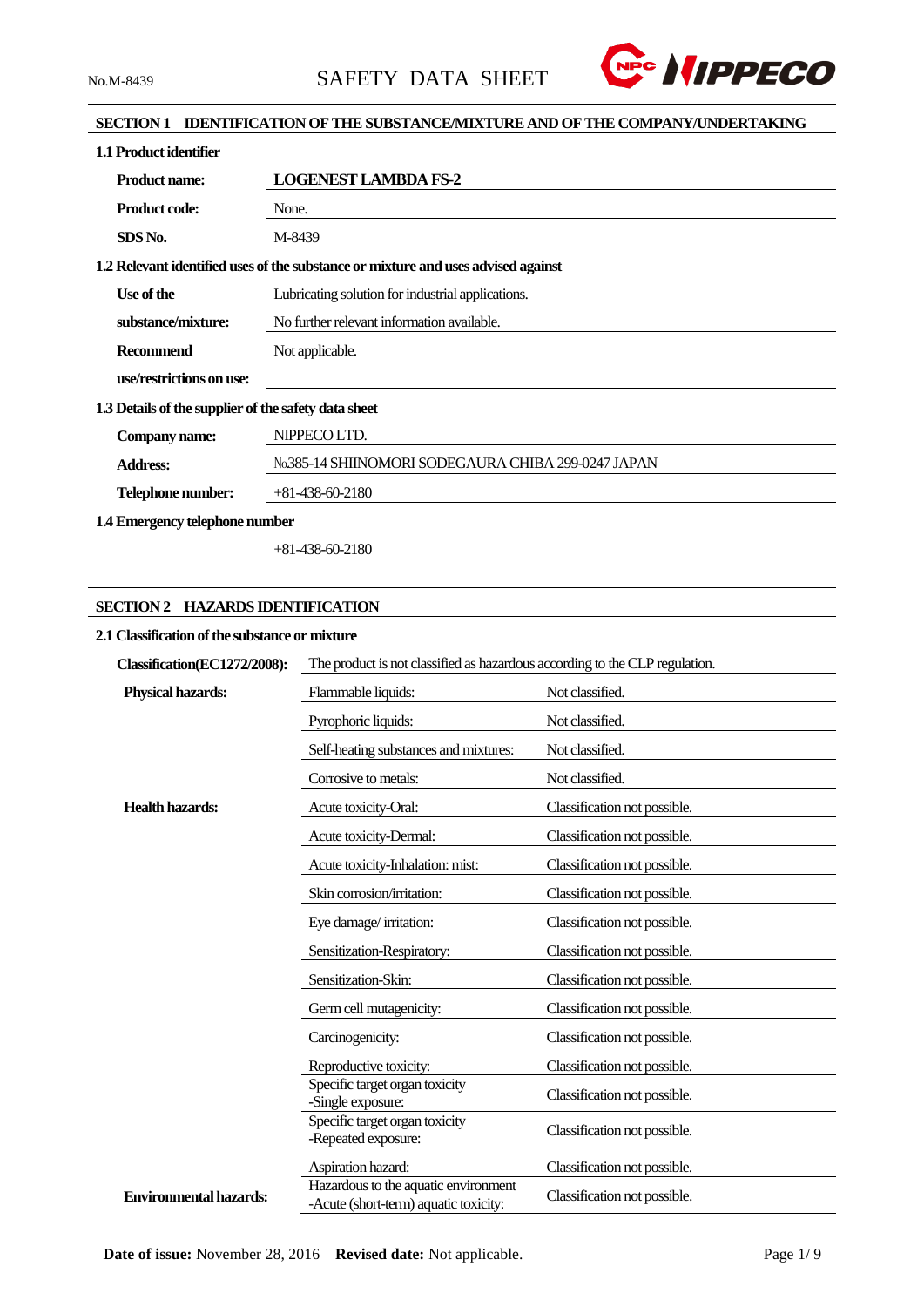



|                                            | Hazardous to the aquatic environment<br>Classification not possible.<br>-Chronic (long term) aquatic toxicity: |  |  |  |  |
|--------------------------------------------|----------------------------------------------------------------------------------------------------------------|--|--|--|--|
|                                            | The hazards without the above mention are "Not applicable" or "Classification not possible".                   |  |  |  |  |
| Classification(OSHA HCS 29 CFR 1910.1200): |                                                                                                                |  |  |  |  |
|                                            | The product is not classified as hazardous according to OSHA GHS regulations within the                        |  |  |  |  |
|                                            | <b>United States.</b>                                                                                          |  |  |  |  |
| <b>2.2 Label elements</b>                  |                                                                                                                |  |  |  |  |
| Hazard pictogram(s):                       | No pictogram.                                                                                                  |  |  |  |  |
| Signal word:                               | No signal word.                                                                                                |  |  |  |  |
| Hazard statement(s):                       | No hazard statement.                                                                                           |  |  |  |  |
| Precautionary statement(s):                |                                                                                                                |  |  |  |  |
| <b>Prevention:</b>                         | Not required.                                                                                                  |  |  |  |  |
| <b>Response:</b>                           | Not required.                                                                                                  |  |  |  |  |
| Storage:                                   | Not required.                                                                                                  |  |  |  |  |
| <b>Disposal:</b>                           | Not required.                                                                                                  |  |  |  |  |
| 2.3 Other hazards                          |                                                                                                                |  |  |  |  |
| Other hazards which do                     | Thermal decomposition may produce toxic products including perfluoroisobutylene and                            |  |  |  |  |
| not result in classification:              | hydrogen fluoride.                                                                                             |  |  |  |  |

### **SECTION 3 COMPOSITION/INFORMATION ON INGREDIENTS**

**Mixture** 

| Substance/mixture |  |
|-------------------|--|
|-------------------|--|

| www.c | $\sim$ |  |  |
|-------|--------|--|--|
|       |        |  |  |
|       |        |  |  |
|       |        |  |  |

| Ingradient(s):      |              |              |          |              |               |                 |                 |             |
|---------------------|--------------|--------------|----------|--------------|---------------|-----------------|-----------------|-------------|
| Chemical name       | CAS#         | EC#          | Wt%      | EU           | EU            | <b>USA</b>      | <b>ACGIH</b>    | EU          |
| / generic name      |              |              |          | Hazard class | Category code | <b>OSHAPEL</b>  | <b>TLV</b>      | ПV          |
| Solvent (Hydro      | Confidential | Confidential | > 90     | None         | None          | Not established | Not established | <b>Not</b>  |
| Fluoro Ether)       |              |              |          |              |               |                 |                 | established |
| Perfluorinated      | Confidential | Confidential | $\leq 5$ | None         | None          | Not established | Not established | <b>Not</b>  |
| polyethers base oil |              |              |          |              |               |                 |                 | established |
| Poly tetra fluoro   | Confidential | Confidential | $\lt 1$  | None         | None          | Not established | Not established | <b>Not</b>  |
| ethylene thickener  |              |              |          |              |               |                 |                 | established |

## **Carcinogen:**

### **Chemical name:** None. **CAS#: Reference:**

No component of this product is listed as a human carcinogen or a potential carcinogen in IARC Monographs, U.S. NTP, OSHA regulation, and Annex Ⅵ of Regulation (EC) 1272/2008.

### **PBT substance and vPvB substance:**

**Chemical name:** None. **CAS#: Category:**

No component of this product is a PBT or vPvB substance under Regulation (EC)1907/2006.

A statement that the specific chemical identity(ies) and/or exact percentage(s) of composition has been withheld as a trade secret.

# **SECTION 4 FIRST AID MEASURES**

# **4.1 Description of first aid measures**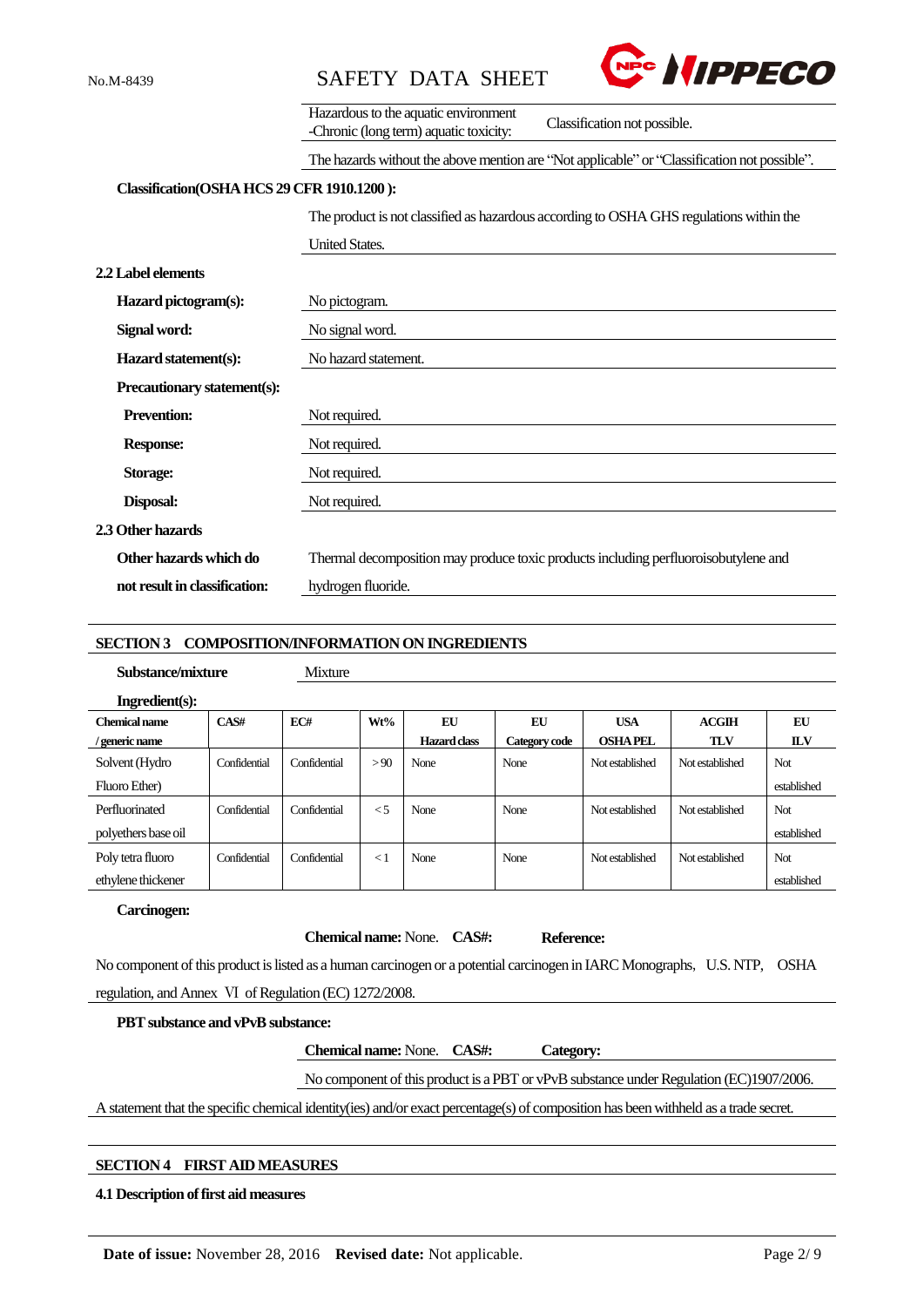No.M-8439 SAFETY DATA SHEET



| <b>Inhalation:</b>                                              | Remove exposed person to fresh air if adverse effects are observed.                                |  |  |  |
|-----------------------------------------------------------------|----------------------------------------------------------------------------------------------------|--|--|--|
| Skin:                                                           | Wash with soap and water. Get medical attention if irritation develops.                            |  |  |  |
| Eye:                                                            | Flush immediately with water for at least 15 minutes. Get immediate medical attention.             |  |  |  |
| <b>Ingestion:</b>                                               | Do not make person vomit unless directed to do so by medical personnel.                            |  |  |  |
| <b>Protection of first-aiders:</b>                              | No action shall be taken involving any personal risk or without suitable training.                 |  |  |  |
| 4.2 Most important symptoms and effects, both acute and delayed |                                                                                                    |  |  |  |
|                                                                 | See SECTION 11 for more detailed information on health effects and symptoms.                       |  |  |  |
|                                                                 | 4.3 Indication of any immediate medical attention and special treatment needed                     |  |  |  |
| Notes to physician:                                             | Treatment should in general be symptomatic and directed to relieving any effects.                  |  |  |  |
|                                                                 |                                                                                                    |  |  |  |
| <b>SECTION 5 FIRE FIGHTING MEASURES</b>                         |                                                                                                    |  |  |  |
| 5.1 Extinguishing media                                         |                                                                                                    |  |  |  |
| Suitable extinguishing media:                                   | Use water fog, foam, dry chemical or carbon dioxide to extinguish flames.                          |  |  |  |
| <b>Unsuitable extinguishing</b>                                 | DO NOT use forcible water. See SECTION 11 for more detailed information on health effects          |  |  |  |
| media:                                                          | and symptoms.                                                                                      |  |  |  |
| 5.2 Special hazards arising from the substance or mixture       |                                                                                                    |  |  |  |
| Hazards from the substance                                      | In a fire or if heated, a pressure increase will occur and the container may burst.                |  |  |  |
| or mixture:                                                     | Formation of toxic gases is possible during heating or in case of fire.                            |  |  |  |
| <b>Hazardous combustion</b>                                     | Combustion products may include the following:                                                     |  |  |  |
| products:                                                       | Carbon oxides (CO, CO <sub>2</sub> ), HF, COF <sub>2</sub> . PFIB (Perfluoloisobutylene)           |  |  |  |
|                                                                 | Decomposition at flame temperatures may form toxic fluorine compounds. Avoid breathing             |  |  |  |
|                                                                 | decomposition products.                                                                            |  |  |  |
| 5.3 Advice for firefighters                                     |                                                                                                    |  |  |  |
| Special precautions for                                         | Promptly isolate the scene by removing all persons from the vicinity of the incident if there is a |  |  |  |
| fire-fighters:                                                  | fire. No action shall be taken involving any personal risk or without suitable training.           |  |  |  |
| Special protective equipment                                    | Fire-fighters should wear appropriate protective equipment and self-contained breathing            |  |  |  |
| for fire-fighters:                                              | apparatus with a full face-piece operated in positive pressure mode.                               |  |  |  |
|                                                                 |                                                                                                    |  |  |  |

# **SECTION 6 ACCIDENTAL RELEASE MEASURES**

|                                                          | 6.1 Personal precautions, protective equipment and emergency procedures                    |  |  |  |  |
|----------------------------------------------------------|--------------------------------------------------------------------------------------------|--|--|--|--|
| For non-emergency                                        | Eliminate all ignition sources. Evacuate surrounding areas.                                |  |  |  |  |
| personnel:                                               |                                                                                            |  |  |  |  |
| For emergency responders:                                | Particular danger of slipping on leaked/spilled product.                                   |  |  |  |  |
| <b>6.2 Environmental precautions</b>                     |                                                                                            |  |  |  |  |
|                                                          | Should be prevented from contaminating soil or from entering sewage and drainage systems   |  |  |  |  |
|                                                          | and bodies of water.                                                                       |  |  |  |  |
| 6.3 Methods and material for containment and cleaning up |                                                                                            |  |  |  |  |
| Small spill:                                             | Move containers from spill area. Absorb with an inert material and place in an appropriate |  |  |  |  |
|                                                          | waste disposal container. Dispose of via a licensed waste disposal contractor.             |  |  |  |  |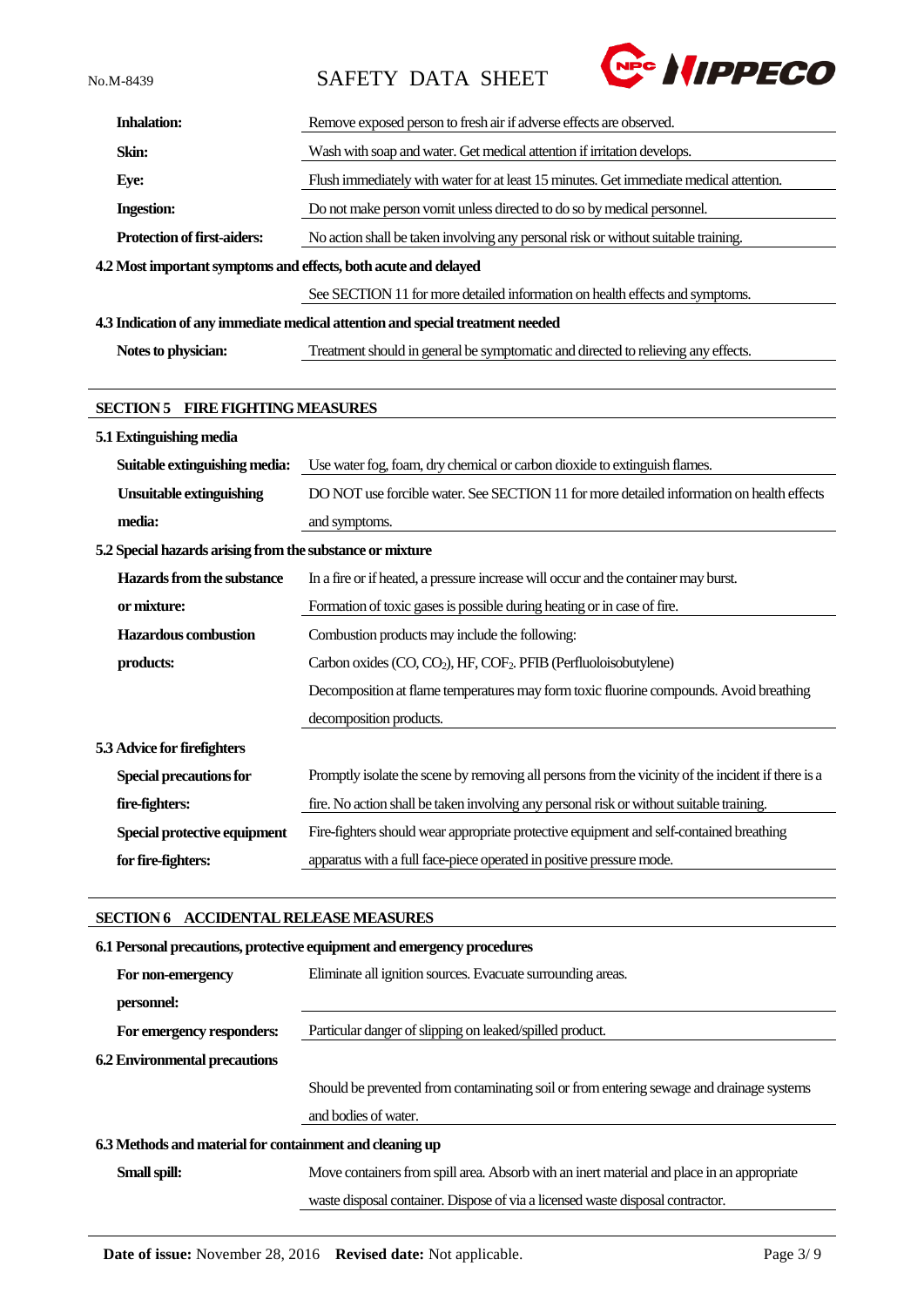No.M-8439 SAFETY DATA SHEET



| Large spill:                           | Move containers from spill area. Prevent entry into sewers, water courses, basements or            |  |  |  |
|----------------------------------------|----------------------------------------------------------------------------------------------------|--|--|--|
|                                        | confined areas. Contain and collect spillage with non-combustible, absorbent material e.g. sand,   |  |  |  |
|                                        | earth, vermiculite or diatomaceous earth and place in container for disposal according to local    |  |  |  |
|                                        | regulations. Suction or scoop the spill into appropriate disposal or recycling vessels, then cover |  |  |  |
|                                        | spill area with oil absorbent. Dispose of via a licensed waste disposal contractor.                |  |  |  |
| <b>6.4 Reference to other sections</b> |                                                                                                    |  |  |  |
|                                        | See SECTION 7 for information on safe handling.                                                    |  |  |  |
|                                        | See SECTION 8 for information on personal protection equipment.                                    |  |  |  |
|                                        | See SECTION 13 for disposal information.                                                           |  |  |  |

## **SECTION 7 HANDLING AND STORAGE**

| 7.1 Precautions for safe handling                                |                                                                                                 |  |  |  |  |
|------------------------------------------------------------------|-------------------------------------------------------------------------------------------------|--|--|--|--|
| <b>Protective measures:</b>                                      | Put on appropriate personal protective equipment (see SECTION8).                                |  |  |  |  |
| Advice on general                                                | Workers should wash hands and face before eating, drinking and smoking. Avoid contact           |  |  |  |  |
| occupational hygiene:                                            | with eyes, skin and clothing. Avoid breathing vapor or mist. Keep in the original container or  |  |  |  |  |
|                                                                  | an approved alternative made from a compatible material, kept tightly closed when not in use.   |  |  |  |  |
|                                                                  | Empty containers retain product residue and can be hazardous. Do not reuse container.           |  |  |  |  |
| 7.2 Conditions for safe storage, including any incompatibilities |                                                                                                 |  |  |  |  |
|                                                                  | Store in accordance with local regulations. Store in a dry, cool and well-ventilated area, away |  |  |  |  |
|                                                                  | from incompatible materials (see SECTION 10). Keep away from heat and direct sunlight.          |  |  |  |  |
|                                                                  | Keep container tightly closed and sealed until ready for use. Containers that have been opened  |  |  |  |  |
|                                                                  | must be carefully resealed and kept upright to prevent leakage. Store and use only in           |  |  |  |  |
|                                                                  | equipment/containers designed for use with this product. Do not store in unlabeled containers.  |  |  |  |  |
| Not suitable:                                                    | Prolonged exposure to elevated temperature.                                                     |  |  |  |  |
| 7.3 Specific end use(s)                                          |                                                                                                 |  |  |  |  |
|                                                                  | No further relevant information available.                                                      |  |  |  |  |

## **SECTION 8 EXPOSURE CONTROLS / PERSONAL PROTECTION**

| 8.1 Control parameters       |                                                                                       |  |  |  |
|------------------------------|---------------------------------------------------------------------------------------|--|--|--|
|                              | No exposure limit value known on the product itself.                                  |  |  |  |
|                              | <b>OHSA PEL:</b> Not established                                                      |  |  |  |
|                              | <b>ACGIH TLV: Not established</b>                                                     |  |  |  |
|                              | NIOSH REL: Not established                                                            |  |  |  |
|                              | EU ILV: Not established                                                               |  |  |  |
| <b>8.2 Exposure controls</b> |                                                                                       |  |  |  |
| Appropriate engineering      | When mist is generated, the limited part should be ventilated.                        |  |  |  |
| controls:                    | A washing facility/water for eye and skin cleaning purposes should be present.        |  |  |  |
|                              | Individual protection measures, such as personal protective equipment                 |  |  |  |
| <b>Eye/face protection:</b>  | ☑<br><b>Required</b><br>$\Box$ Not required<br>Wear safety glasses with side shields. |  |  |  |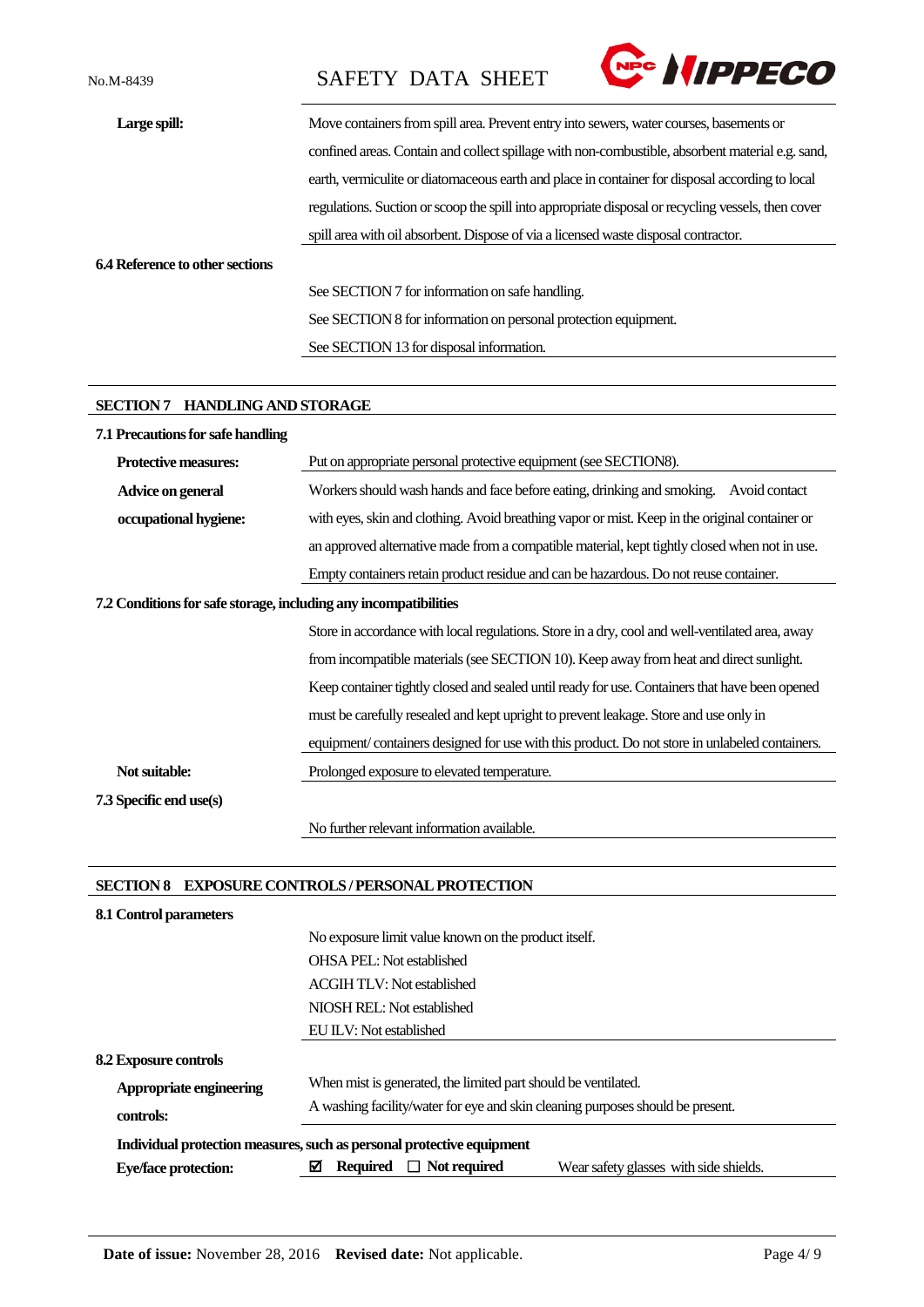**controls:**

No.M-8439 SAFETY DATA SHEET



| Skin(hand/other) protection:   | М |                 | Required $\Box$ Not required      | To prevent contact, wear impervious clothing       |  |
|--------------------------------|---|-----------------|-----------------------------------|----------------------------------------------------|--|
|                                |   |                 |                                   | such as gloves, apron.                             |  |
| <b>Respiratory protection:</b> |   | <b>Required</b> | $\boxtimes$ Not required          | No special respiratory protection equipment is     |  |
|                                |   |                 |                                   | required under normal conditions of use with       |  |
|                                |   |                 |                                   | adequate ventilation.                              |  |
|                                |   |                 |                                   | In case of insufficient ventilation, wear suitable |  |
|                                |   |                 |                                   | respiratory equipment.                             |  |
| <b>Thermal hazards:</b>        |   | <b>Required</b> | $\boxtimes$ Not required          | Not normally required.                             |  |
| <b>Environmental exposure</b>  |   |                 | Avoid release to the environment. |                                                    |  |

# **SECTION 9 PHYSICAL AND CHEMICAL PROPERTIES**

# **9.1 Information on basic physical and chemical properties**

| Appearance:                        | Light milky-white, liquid           |
|------------------------------------|-------------------------------------|
| Odor:                              | <b>Bland odor</b>                   |
| Odor threshold:                    | Not determined.                     |
| pH:                                | Not determined.                     |
| Melting point/freezing             | $-135$ (Solvent)                    |
| point(°C):                         |                                     |
| Initial boiling point and          | 61 (Solvent)                        |
| boiling range (°C):                |                                     |
| Flash point(°C):                   | Not applicable.                     |
| <b>Evaporation rate:</b>           | Not determined.                     |
| <b>Upper/lower flammability or</b> | Not determined.                     |
| explosive limits:                  |                                     |
| Vapor pressure:                    | $0.028$ MPa [25 $°C$ ] (Solvent)    |
| Vapor density:                     | c.a. 8.6 [Ref Std. AIR=1] (Solvent) |
| <b>Relative density:</b>           | Not determined.                     |
| Density/specific gravity:          | Ca. $1.52(25^{\circ}\text{C})$      |
| Solubility(ies):                   | Negligible (in water).              |
| Partition coefficient: n-          | Not determined.                     |
| octanol/water:                     |                                     |
| <b>Auto-ignition</b>               | Not determined.                     |
| temperature(°C):                   |                                     |
| <b>Decomposition</b>               | Not determined.                     |
| temperature(°C):                   |                                     |
| Viscosity (m Pa s):                | Not determined.                     |
| <b>Explosive properties:</b>       | Not determined.                     |
| <b>Oxidizing properties:</b>       | Not determined.                     |
| 9.2 Other information              | $\ddot{\phantom{0}}$                |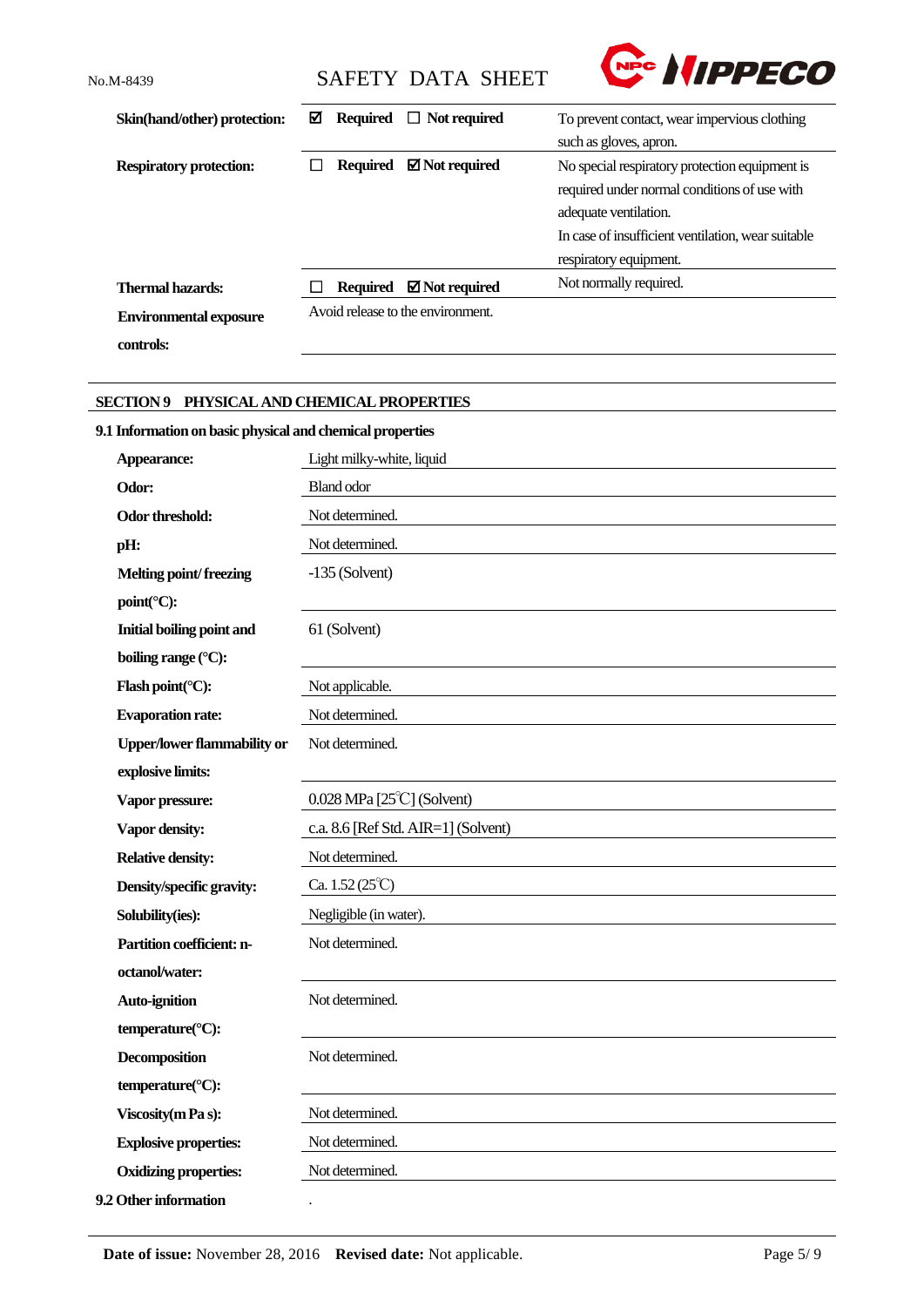

## No further relevant information available.

| SECTION 10 STABILITY AND REACTIVITY                                        |                                                                                           |
|----------------------------------------------------------------------------|-------------------------------------------------------------------------------------------|
| 10.1 Reactivity                                                            | No specific test data available for this product.                                         |
| 10.2 Chemical stability                                                    | <b>⊠</b> Stable<br>$\Box$ Unstable                                                        |
| 10.3 Possibility of hazardous reactions                                    |                                                                                           |
|                                                                            | $\Box$ May Occur $\Box$ Will not occur                                                    |
| 10.4 Conditions to avoid                                                   | Heat, sparks, flames, and other ignition sources.                                         |
| 10.5 Incompatible materials                                                | Acids. Oxidizing agents such as $H_2O_2$ , permanganates and perchlorates.                |
|                                                                            | Halogens and halogenated compounds.                                                       |
| 10.6 Hazardous decomposition products                                      |                                                                                           |
|                                                                            | Carbon oxides (CO, CO <sub>2</sub> ), HF, COF <sub>2</sub> . PFIB (Perfluoloisobutylene)  |
|                                                                            | Decomposition at flame temperatures may form toxic fluorine compounds.                    |
|                                                                            |                                                                                           |
| <b>SECTION 11</b>                                                          | <b>TOXICOLOGICAL INFORMATION</b>                                                          |
| 11.1 Information on toxicological effects                                  |                                                                                           |
| Likely routes of exposure:                                                 | Eye contact, skin, ingestion.                                                             |
|                                                                            | Symptoms related to the physical, chemical, and toxicological characteristics:            |
|                                                                            | See SECTION 4 for skin contact, eye contact, and ingestion.                               |
|                                                                            | Delayed and immediate effects and also chronic effects from short and long term exposure: |
|                                                                            | Not applicable.                                                                           |
| Numerous measures of toxicity:                                             |                                                                                           |
|                                                                            | Not applicable.                                                                           |
| <b>Acute toxicity:</b>                                                     | Oral: No data available.                                                                  |
|                                                                            | Dermal: No data available.                                                                |
|                                                                            | Inhalation (vapor): No data available.                                                    |
|                                                                            | Inhalation (mist): No data available.                                                     |
| Skin corrosion/irritation:                                                 | No known significant effects or critical hazards.                                         |
| Serious eye damage/irritation:                                             | No known significant effects or critical hazards.                                         |
| <b>Sensitization-Respiratory:</b>                                          | No known significant effects or critical hazards.                                         |
| Sensitization-Skin:                                                        | No known significant effects or critical hazards.                                         |
| Germ cell mutagenicity:                                                    | No known significant effects or critical hazards.                                         |
| <b>Carcinogenicity:</b>                                                    | Solvent, Base oil, Thickener, Additives: Not listed by IARC, OSHA, NTP, EU and ACGIH.     |
| <b>Toxic to reproduction:</b>                                              | No known significant effects or critical hazards.                                         |
| Specific target organ systemic<br>toxicity following single<br>exposure:   | No known significant effects or critical hazards.                                         |
| Specific target organ systemic<br>toxicity following repeated<br>exposure: | No known significant effects or critical hazards.                                         |
| <b>Aspiration hazard:</b>                                                  | No known significant effects or critical hazards.                                         |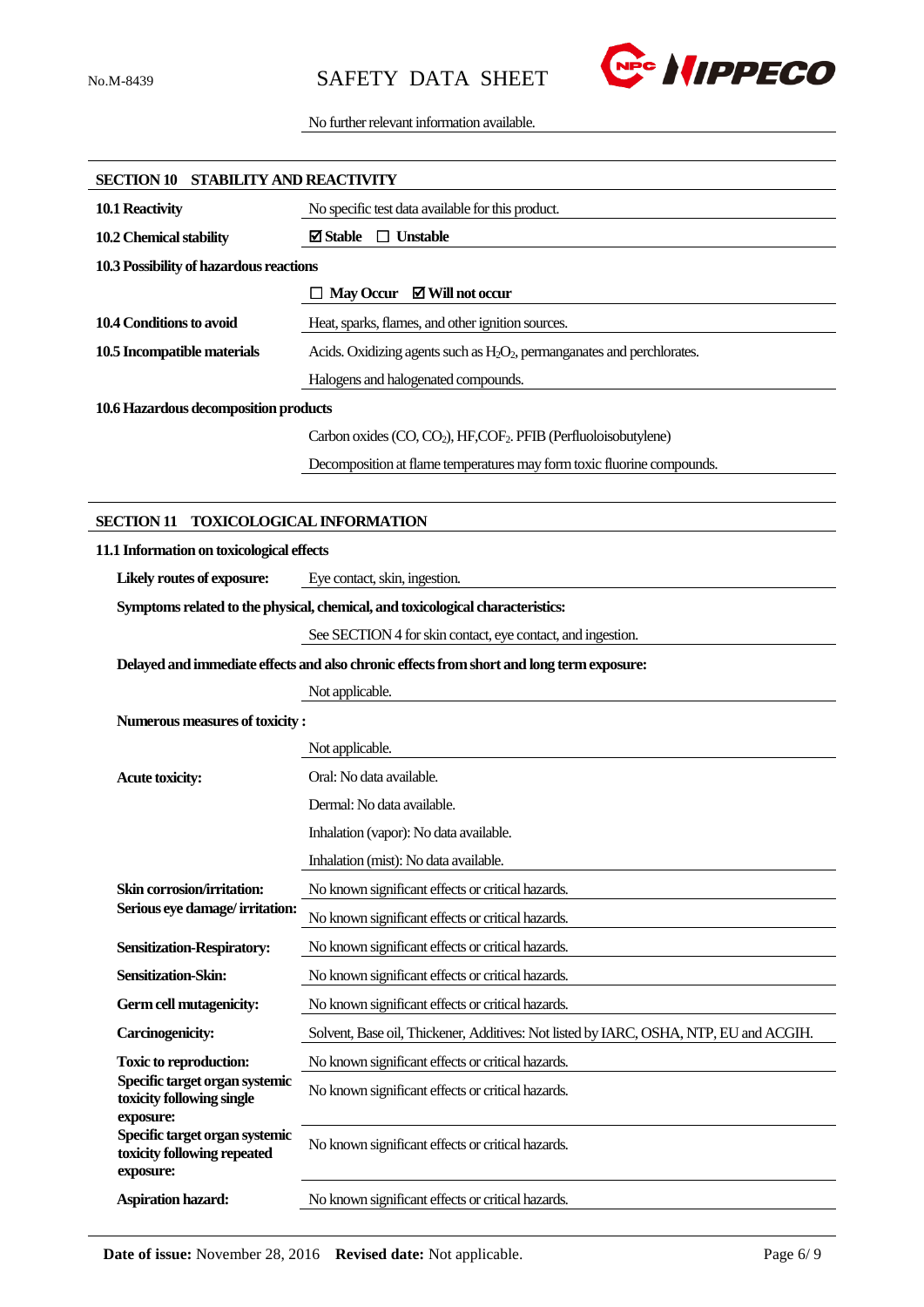

**Other information:** No further relevant information available.

| <b>ECOLOGICAL INFORMATION</b><br><b>SECTION 12</b> |                                                                                             |  |
|----------------------------------------------------|---------------------------------------------------------------------------------------------|--|
| 12.1 Toxicity                                      |                                                                                             |  |
| <b>Aquatic:</b>                                    | No further relevant information available.                                                  |  |
| <b>Terrestrial:</b>                                | No further relevant information available.                                                  |  |
| 12.2 Persistence and degradability                 |                                                                                             |  |
|                                                    | No specific test data available for this product.                                           |  |
| 12.3 Bioaccumulative potential                     | No further relevant information available.                                                  |  |
| 12.4 Mobility in soil                              | No further relevant information available.                                                  |  |
| 12.5 Results of PBT and vPvB assessment            |                                                                                             |  |
|                                                    | Not applicable.                                                                             |  |
| 12.6 Other adverse effects                         | No additional information available.                                                        |  |
|                                                    |                                                                                             |  |
| SECTION 13 DISPOSAL CONSIDERATIONS                 |                                                                                             |  |
| 13.1 Waste treatment methods                       |                                                                                             |  |
| Product and packaging:                             | Place contaminated materials in disposable containers and dispose of in a manner consistent |  |
|                                                    | with applicable regulations. Contact local environmental or health authorities for approved |  |
|                                                    | disposal of this material.                                                                  |  |
|                                                    |                                                                                             |  |
| <b>SECTION 14</b><br><b>TRANSPORT INFORMATION</b>  |                                                                                             |  |
| 14.1 UN number                                     | Not regulated.                                                                              |  |
| 14.2 UN proper shipping name                       | Not regulated.                                                                              |  |
| 14.3 Transport hazard class(es)                    | Not regulated.                                                                              |  |
| 14.4 Packing group                                 | Not regulated.                                                                              |  |
| <b>14.5 Environmental hazards</b>                  |                                                                                             |  |

| <b>Marine pollutant:</b>                                                      | $\Box$ Yes Chemical name (wt%) |
|-------------------------------------------------------------------------------|--------------------------------|
|                                                                               | ⊠No                            |
| <b>14.6 Special precautions for user</b> Not applicable.                      |                                |
| 14.7 Transport in bulk according to Annex II of MARPOL 73/78 and the IBC Code |                                |

Not applicable.

## **SECTION 15 REGULATORY INFORMATION**

**15.1 Safety, health and environmental regulations/legislation specific for the substance or mixture**

| EU information |                |
|----------------|----------------|
| (EC)1907/2006  |                |
| Title VII:     | Not regulated. |
| (EC)1907/2006  |                |
| Title VII:     | Not regulated. |
| (EC)1005/2009: | Not regulated. |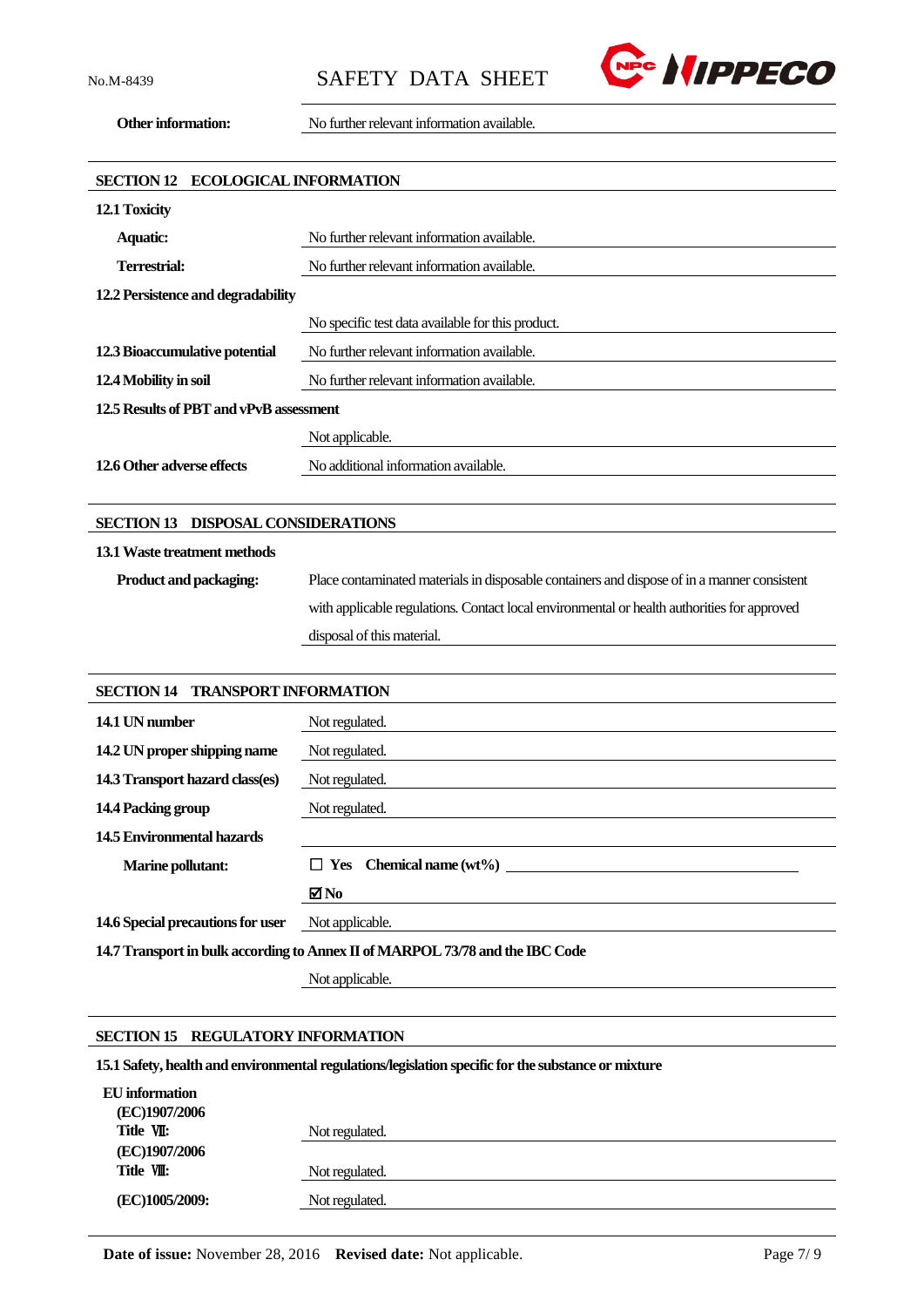No.M-8439 SAFETY DATA SHEET



| (EC)805/2004:                                 | Not regulated.                                                                             |  |
|-----------------------------------------------|--------------------------------------------------------------------------------------------|--|
| (EU)649/2012:                                 | Not regulated.                                                                             |  |
| Others:                                       | No further relevant information available.                                                 |  |
| <b>USA</b> information                        |                                                                                            |  |
| TSCA (Toxic substances control act)           |                                                                                            |  |
|                                               | Not regulated. All ingredients are listed.                                                 |  |
| Information on the label under OSHA HCS       |                                                                                            |  |
| Signal word:                                  | Not required.                                                                              |  |
| Hazard statement(s):                          | Not required.                                                                              |  |
| Pictogram(s):                                 | Not required.                                                                              |  |
| Precautionary statement(s):                   | Not required.                                                                              |  |
| <b>Unclassified hazards</b>                   | Not applicable.                                                                            |  |
| (HNOC):                                       |                                                                                            |  |
| Percentage of ingredient(s)                   | Not applicable.                                                                            |  |
| with unknown toxicity:                        |                                                                                            |  |
| SARA Title III § 313                          |                                                                                            |  |
|                                               | <b>Chemical name: None.</b><br>$Wt\%$ :                                                    |  |
| <b>California Proposition 65</b>              |                                                                                            |  |
|                                               | <b>Chemical name: None.</b><br>$Wt\%$ :                                                    |  |
| <b>Others</b>                                 | No further relevant information available.                                                 |  |
| 15.2 Chemical safety assessment               |                                                                                            |  |
|                                               | This product contains substances for which Chemical Safety Assessments are still required. |  |
|                                               |                                                                                            |  |
| <b>SECTION 16</b><br><b>OTHER INFORMATION</b> |                                                                                            |  |
| <b>Other Information</b>                      |                                                                                            |  |
|                                               | No additional information available.                                                       |  |
| Date of Issue:                                | November 28, 2016                                                                          |  |
| The date of preparation of the                | Not applicable.                                                                            |  |
| SDS or the last change to it:                 |                                                                                            |  |
|                                               |                                                                                            |  |

## **Literature reference:**

**- U.S. Department of Labor, 29CFR Part 1910.**

**- U.S. Environmental Protection Agency, 40CFR Part 372.**

**- U.S. Consumer Product Safety Commission, 16CFR Part 1500.**

**- ACGIH, Threshold Limit Values for Chemical Substances and Physical Agents and Biological Exposure Indices.**

**- U.S. Department of Health and Human Services National Toxicology Program, Annual Report on Carcinogens.**

**-World Health Organization International Agency for Research on Cancer, IARC Monographs on the**

**Evaluation on the Carcinogenic Risk of Chemicals to Humans.**

**-EU Regulation (EC) 1005/2009, (EC) 805/2004,(EU) 649/2012,(EC) 1907/2006,(EC) 1272/2008 and Their Amendments.**